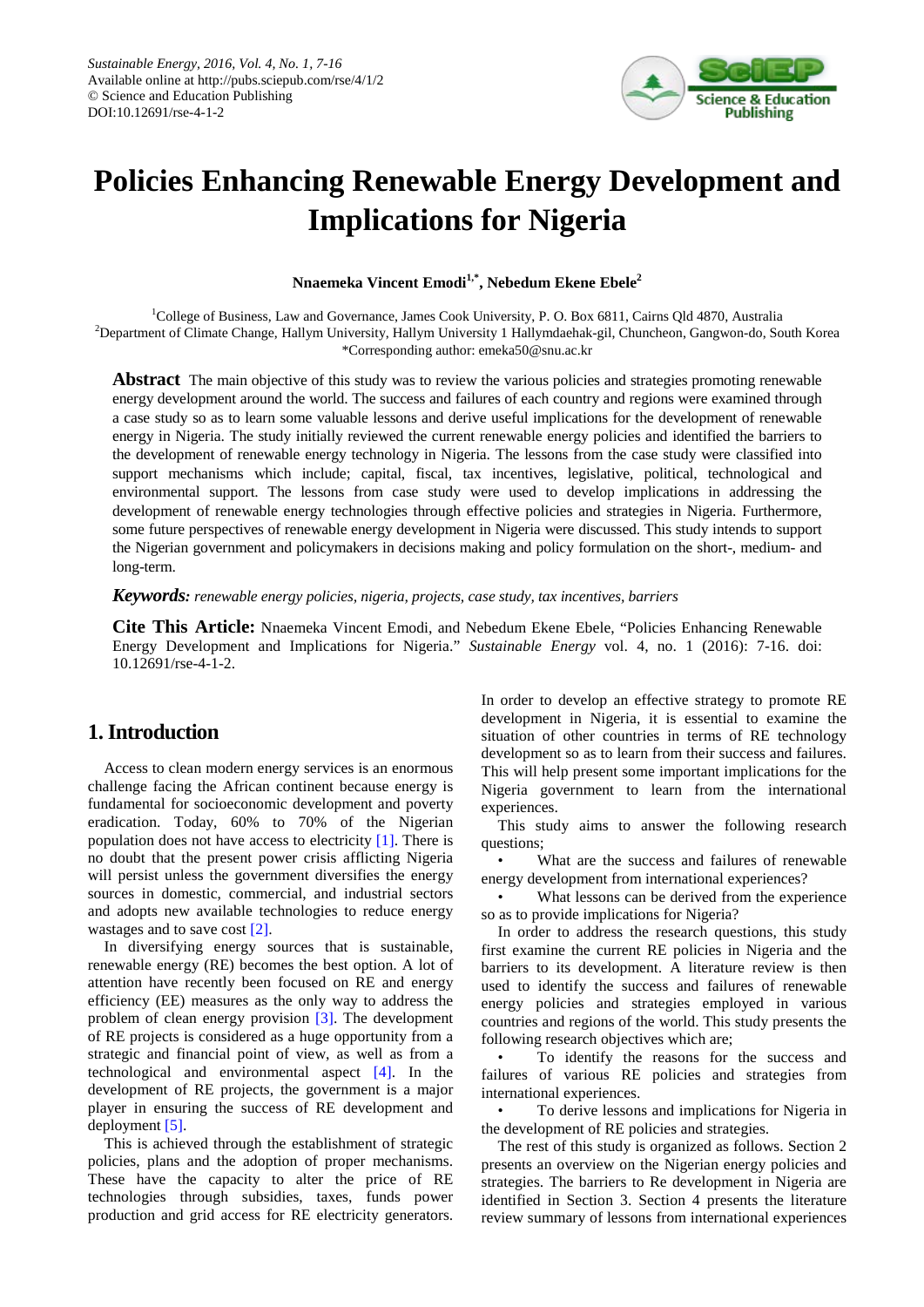on RE development. Section 5 provides some policy implications for Nigeria based on the lessons from international experiences. Section 6 discuss some future perspectives of renewable energy development in Nigeria. Section 7 concludes the study.

# **2. The Nigerian Energy Policies and Strategies**

The Nigerian energy policies and strategies are summarized to provide an insight on the status quo of renewable energy policies, and they are listed from the earliest to the latest.

## **2.1. National Electric Power Policy (NEPP), 2001**

The National Electric Power Policy (NEPP) was the first of its kind in the wake of reform in the Nigerian power sector. Its development was due to the recommendations of the Electrical power implementation Committee (EPIC), which was the body in charge of reforms and transformation of the power sector in 1999. The NEPP was created in March 2001, and presented three bold steps in achieving the goal of reforming the power sector. The first step was to privatize NEPA which was state owned and introduce Integrated Power Producers (IPPs) of electricity. The next step was to increase competition between participants in the market, gradually remove subsidies and sale excess power to the DISCOs. In the last step, it was expected that the market and competition would have been more intense and allow for full cost pricing of supply, and liberalization of the electricity market would have been complete [\[6\].](#page-8-5)

## **2.2. National Energy Policy (NEP), 2003, 2006, 2013**

Before the Federal Government of Nigeria approved the energy policy in the year 2003, there was no comprehensive energy policy. The established energy policy was called the National Energy Policy (NEP) which was developed by the Energy Commission of Nigeria (ECN). The National Energy Policy (NEP) sets out government policy on the production, supply and consumption of energy reflecting the perspective of its overall needs and options. The main goal of the policy is to create energy security through a robust energy supply mix by diversifying the energy supply and energy carriers based on the principle of "an energy economy in which modern renewable energy increases its share of energy consumed and provides affordable access to energy throughout Nigeria, thus contributing to sustainable development and environmental conservation" [\[7,8,9\].](#page-8-6)

## **2.3. National Economic Empowerment and Development Strategy (NEEDS), 2004**

The National Economic Empowerment and Development Strategy (NEEDS) was developed by the National Planning Commission (NPA) in 2004 and was intended to develop and alleviate poverty in the country. This involves the action of human resources on the natural resources to produce goods necessary to satisfy the economic needs of the community. On infrastructure, NEEDS promotes the privatization of government infrastructure and was one of the key instrument in achieving a revamped service delivery. The Nigerian government will however, fund projects that have very low attractiveness and high investment cost to investors such as those in rural areas. Furthermore, the increased share of renewables in the national energy mix was further encouraged in the NEEDS. This involves the suggestion for the creation of renewable energy agency and technologies which will be funded under the National Power Sector Reform Act. This was the milestone towards the adoption of renewables in the power sector and its utilization for rural electrification [\[10,11\].](#page-8-7)

## **2.4. National Power Sector Reform Act (EPSRA), 2005**

The National Power Sector Reform Act established in 2005 ensured the liberalization of the Nigerian power sector. The Act was due to the NEPP developed in 2001 and made provision for new legal and regulatory framework for the power sector. The Act gave way to unbundling and privatization of the power sector, which intends to introduce competition in the electricity market, enhance rural electrification, while protecting consumer rights and developing performance standards in the power secto[r \[12\].](#page-8-8)

## **2.5. Renewable Electricity Policy Guidelines (REPG), 2006**

Developed by the federal Ministry of Power and Steel in December, 2006, the Renewable Electricity Policy Guidelines (REPG) mandated the Nigerian government on the expansion of electricity generation from renewables to at least 5% of the total electricity generated and a minimum of 5 TWh of electricity generation in the country (REPG, 2006). This policy document presents the Nigerian government's plans, policies, strategies and objectives for the promotion of renewables in the power sector  $[13]$ .

## **2.6. Renewable Electricity Action Programme (REAP), 2006**

Developed in relation to the REPG by the Federal Ministry of Power and Steel in 2006, the Renewable Electricity Action Programme (REAP) set out a roadmap for the implementation of the REPG. The document presents an overview of the Nigerian electricity sector and relates it to renewable energy development. The documents also reviews government targets and provides strategies for renewable energy development such as; leveling the playing field for renewable electricity producers, multi-sector partnerships, demonstration projects, supply chain initiatives, etc. The study also made provision for financing renewable programs and explored the roles of government ministries and agencies, then concludes with a risk assessment, monitoring and evaluation [\[14\].](#page-8-10)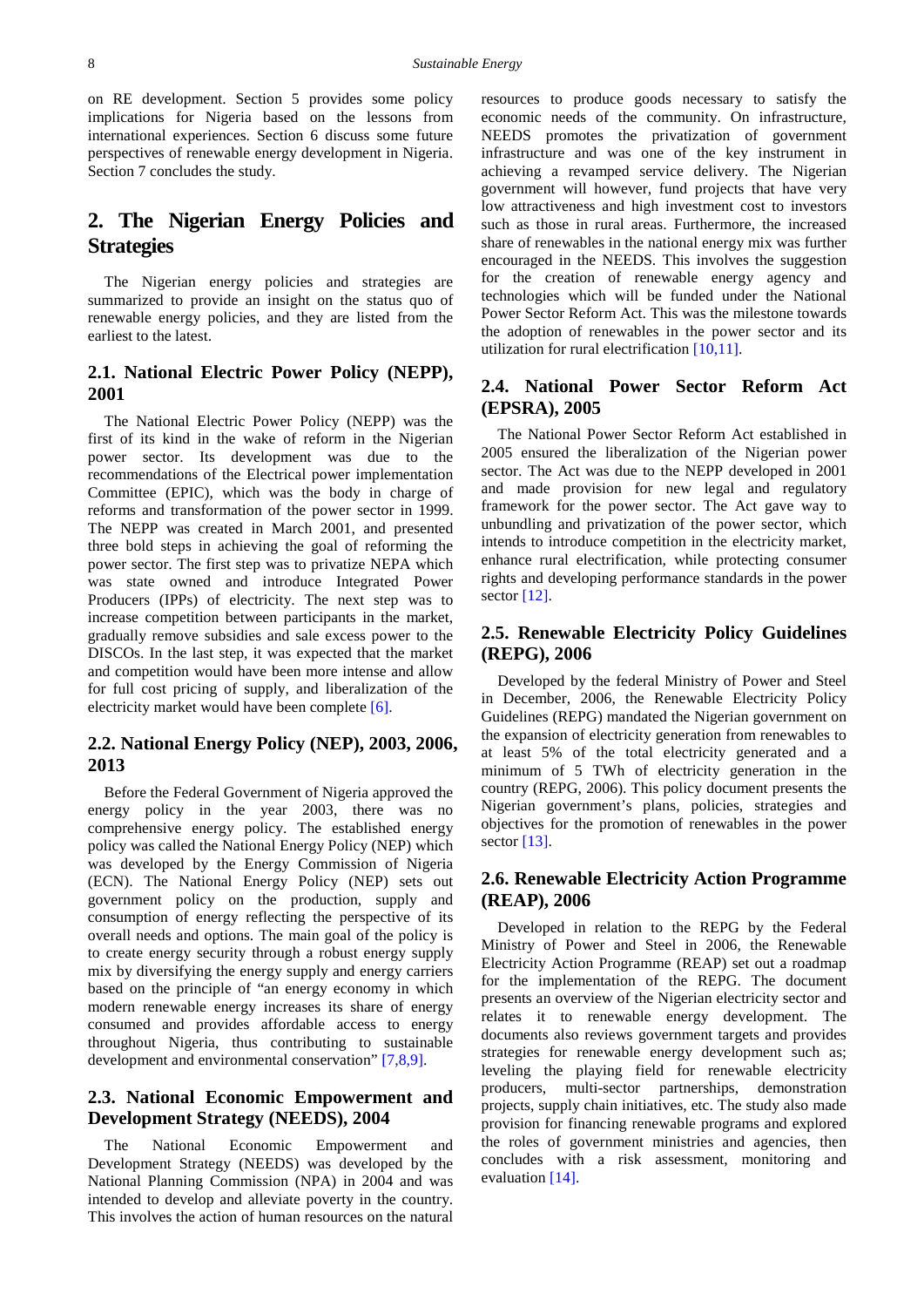## **2.7. Nigerian Biofuel Policy and Incentives (NBPI), 2007**

The aim of this policy was to develop and promote the domestic fuel ethanol industry through the utilization of agricultural products. This was in line with the government's directive on an Automotive Biomass Programme for Nigeria in August 2005. The NNPC was mandated to create an environment for the take-off of the ethanol industry. The policy further aimed at the gradual reduction of the nation's dependence on imported gasoline, reduction in environmental pollution, while at the same time creating a commercially viable industry that can precipitate sustainable domestic jobs. The benefits of this policy was to create additional tax revenue, provision of jobs to reduce poverty, boost economic development and empower those in the rural areas, improve agricultural activities, energy and environmental benefits through the reduction of fossil fuel related GHGs in the transport sector [\[15\].](#page-8-11)

## **2.8. Renewable Energy Master Plan (REMP) 2005 and 2012**

The Renewable Energy Master Plan (REMP) was developed by the Energy Commission of Nigeria (ECN), in collaboration with the United Nations Development Programme (UNDP) in 2005 and was later reviewed in 2012. The REMP expresses Nigeria's vision and sets out a road map for increasing the role of renewable energy in achieving sustainable development. The REMP is anchored on the mounting convergence of values, principles and targets as embedded in the National Economic Empowerment and Development Strategy (NEEDS), National Energy Policy, National Policy on Integrated Rural Development, the Millennium Development Goals (MDGs) and international conventions to reduce poverty and reverse global environmental change [\[16,17\].](#page-8-12)

The REMP stress the need for the integration of renewables in buildings, electricity grids and for off-grid electrical systems. Further, the importance of solar power in the country's energy mix was also highlighted in the policy document. According to the REMP, Nigeria intends to increase the supply of renewable electricity from 13% of total electricity generation in 2015 to 23% in 2025 and 36% by 2030. Renewable electricity would then account for 10% of Nigeria's total energy consumption by 2025. However, the REMP have not been approved by the National Assembly to be passed into law.

## **2.9. National Renewable Energy and Energy Efficiency Policy (NREEEP), 2014**

The National Renewable Energy and Energy Efficiency Policy (NREEEP) outlines the global thrust of the policies and measures for the promotion of renewable energy and energy efficiency. The FMP developed the NREEEP in 2014 and is awaiting the approval of the Federal Executive Council [\[18\].](#page-8-13)

## **2.10. Multi-Year Tariff Order (MYTO), 2008 and 2012**

In 2008, a 15-year roadmap towards cost reflective tariffs called the Multi-Year Tariff Order (MYTO 1) was developed by the Nigerian Electricity Regulatory Commission (NERC). The first two phases, 2008-200 and 2012-2017 were designed to keep consumer prices relatively low, through still affecting the price increases in a gradual manner. The final regime is intended to provide the necessary incentives for power producers and investors to operate and maintain electricity infrastructure.

The NERC has released the Multi-Year Tariff Order 2 (MYTO 2), which has similar features to MYTO 1 but includes some improvements, and will be effective from 1st June 2012 to 31st May 2017. The retail tariff in MYTO 2 will be reviewed bi-annually and changes may be made for all electricity generated at wholesale contract prices, adjusted for the Nigerian inflation rate, US\$ exchange rate, daily generation capacity, and accompanying actual CapEx and OpEx requirements that will vary from those used in the tariff calculation [19].

## **2.11. Draft Rural Electrification Strategy and Implementation Plan (RESIP), 2014**

The Power Sector Reform team initially prepared the Rural Electrification Strategy and Implementation Plan in 2006 (RESIP, 2006). However, a committee involved in the power sector reviewed and redrafted the RESIP in 2014. It was expected to establish a clear institutional step-up for the sector and set a roadmap which will result in the development of an enabling framework for rural electrification in Nigeria. The primary objective of the RESIP is to expand access to electricity as rapidly as can be afforded in a cost-effective manner. This includes the use of on-grid and off-grid means of electricity supply. The draft is ready and awaiting approval from the government [\[20\].](#page-8-15)

<span id="page-2-0"></span>

Figure 1. An Overview of the Nigerian Energy Policies, Laws, Programmes

A general overview of the various Nigerian energy policies, legislations, regulations, standards, programmes and incentives, their achievements, gaps, alignment, overlaps and opportunities are presented in [Figure 1.](#page-2-0) From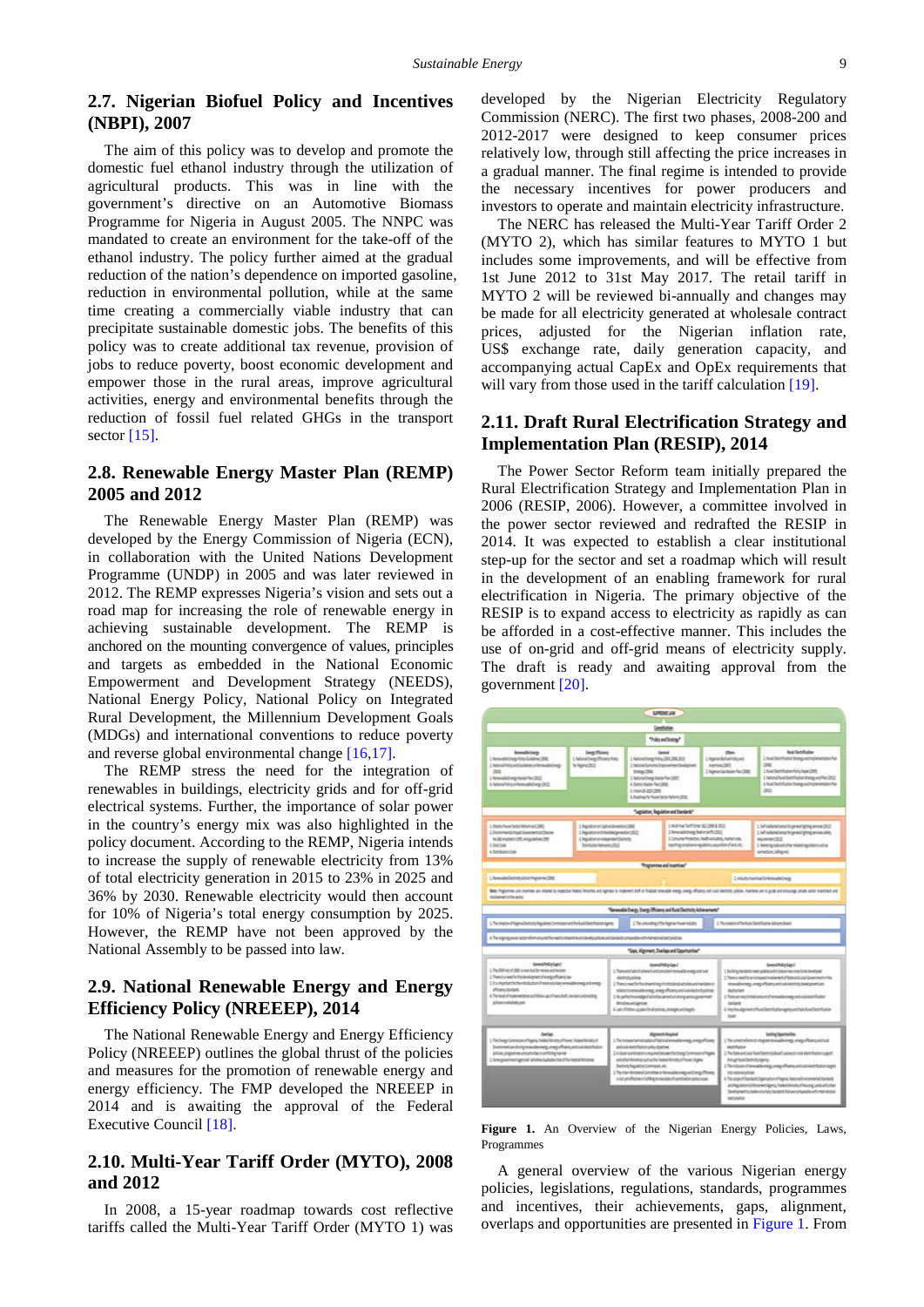[Figure 1,](#page-2-0) it can be observed that various gaps exist in the Nigerian energy policies, while some policies such as the ERSP Act of 2005 is long overdue for revision. There is also no need for the development of an energy efficiency law, instead the development should be on voluntary renewable energy and energy efficiency standards. Besides this, the follow-ups of all the Nigerian energy policies, strategies and targets are lacking, as well as commitment from the state and local government in renewable energy development. Some overlaps also exist in some activities of some ministries and government agencies, while duplication of the same activities is observed in some Federal ministries in the country. Alignment required in the Nigerian energy policies include the harmonization of National renewable energy, energy efficiency and rural electrification policy objectives, coordination of government agencies and effectiveness in the fulfillment of the mandate to coordinate policy issues.

# **3. Barriers to the Development of Renewable Energy in Nigeria**

In order to achieve success in the development of renewable energy in Nigeria, some obstacles have to be identified. It is however, not easy to identify a single factor that can have a long positive impact on the development of renewables. We should then look at the supportive measures that can lead to its full exploit or can hinder its development. The factors in the Nigerian case are summarized in this section to list out the essential components affecting renewable energy development. The factors are classified into; capital investment, fiscal incentives, legislation and regulation, politics, policy and strategy, technology and innovation, and environmental support programs.

#### **3.1. Financial Investment**

<span id="page-3-0"></span>.

Even though renewable energy sources have low operational and maintenance costs, most renewable energy technologies have high up- front capital cost compared to their conventional energy alternatives<sup>[1](#page-5-0)</sup>. Apart from the higher capital costs most renewable energy technologies face the barrier of being perceived as untested technologies. Given these twin barriers to renewable energy technologies, investors face higher risks and uncertainties when making investment decisions. Therefore in a capital constrained economy like Nigeria, where there are many competing demands for available scarce capital resources, the promoters of Renewable energy technology face the problems of high transaction costs and restricted access to capital. On the other hand the end users of renewable energy technology, especially the poor, face problems of access to credits. Lack of access to micro financing, high interest rates, poor business development skills by renewable energy system vendors and unsupportive climate for investments are some of the primary barriers to market growth [\[21\].](#page-8-16)

#### **3.2. Power Purchase Agreement**

Currently there is no Power Purchase Agreements plan for renewable energy generation to the national grid. A system of rational expectations between renewable electricity producers and the grid operators are imperative for the growth in grid-based renewables [\[22\].](#page-8-17) The Power Purchase Agreements set the terms by which power is marketed and/or exchanged. It determines the delivery location, power characteristics, price, quality, schedule, and terms of agreement and punishments for breach of contract [\[23\].](#page-8-18) Legally binding long-term Power Purchase Agreements are a must since they provide comfort for the developers of renewable as well as lenders, and would also encourage the expansion of renewable electricity development through investments<sup>[2](#page-3-0)</sup>.

## **3.3. Legislation and Regulation**

Achieving adequate energy supply where renewables play a role necessitates the creation of appropriate policy framework of legal, fiscal and regulatory instruments that would attract domestic and international investments [\[24\].](#page-8-19) Clear rules, legislation, roles and responsibilities of various stakeholders along every stage of the energy flow from supply to end-use are key elements of the overall policy framework needed to promote renewable energy technologies [\[21\].](#page-8-16) Such policy, legal and institutional frameworks are at their beginning stage in Nigeria and are being developed under the reform program<sup>[3](#page-3-1)</sup>.

## **3.4. Politics, Policy and Strategies**

Strong and long-term political support at the federal, state and local government level is a consistent component in the successful development of renewable energy [\[25\].](#page-8-20) The political support includes the proper implementation of policies and strategies, price support mechanisms, and provision of funds for R&D activities, as well as the deployment of renewable energy technologies [\[26-27\].](#page-8-21) The Nigerian energy policies and strategies discussed in the last section presented the government's plan for development of renewable energy [\[28\].](#page-8-22) However, the follow-up and active implementation of these policy is lacking from the Nigerian government.

#### **3.5. Technology and Innovation**

The development of renewable energy requires support in all stages of research, demonstration and deployment so as to achieve a competitive local industry [\[29\].](#page-8-23) Although most renewable energy technologies such as solar PV, wind power, small hydropower, etc. have become popular in developing countries, it's still a new technology in most developing countries such as Nigeria [\[30\].](#page-8-24) There is need for the Nigerian government to invest in R&D activities in renewable energy so as to enhance technological innovation. Sometimes, public sector funding may not be enough to increase R&D activities and as such, private sector investment is vital for the realization of technological innovation in renewable energy.

<u>.</u>

<span id="page-3-1"></span><sup>1</sup> http://www.ucsusa.org/clean\_energy/smart-energy-solutions/increaserenewables/barriers-to-renewable-energy.html#.VjIbnSsbjMw

 $2$  http://www-

wds.worldbank.org/external/default/WDSContentServer/WDSP/IB/2006 /04/27/000012009\_20060427113507/Rendered/PDF/36986.pdf

 $^3$ http://www.un.org/esa/earthsummit/nigeriac.htm.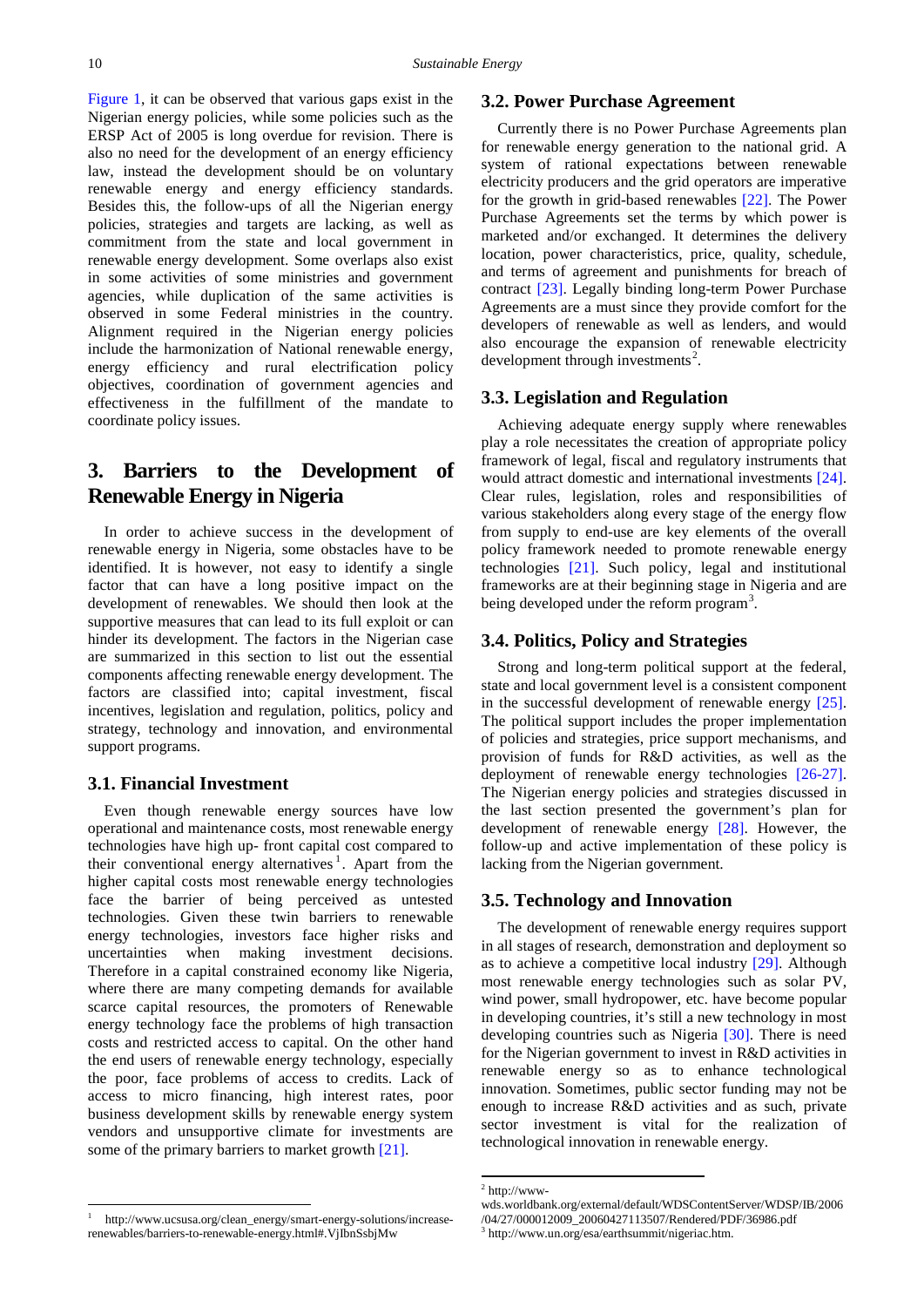#### **3.6. Environmental Support Program**

The increase in global climate change has had its impact in many countries of the world, and this is due to the increase in energy consumption, especially fossil fuels as about 84% of the global CO2 emissions and 64% of the world's GHG emissions are attributed to energy consumption [\[31\].](#page-8-25) This has drawn the attention of the international communities to see to its reduction. Countries with high carbon emission from coal, gas and oil power plants have been under intense pressure to limit emission rate [\[32\].](#page-8-26) This countries have been tasked to provide funds to which comes in the form of environmental support programs. This support programs has a big impact into the drivers for technological support and thus, the development of renewables. This environmental support programs have not been fully exploited as a potential in Nigeria for the increase in renewable energy development.

#### **3.7. Public Awareness**

Awareness of the opportunities offered by renewable energies and their technologies is low among public and private sectors. This lack of information and awareness creates a market gap that results in higher risk perception for potential renewable energy projects [\[33\].](#page-8-27) The general perception is that renewable energy technologies are not yet mature technologies, hence are only suited for niche markets and as such will require heavy subsidy to make it work [\[34\].](#page-8-28) There is therefore a need for dissemination of information on renewable energy resource availability, benefits and opportunity to the general public in order to raise public awareness and generate activities in the area. Such process is paramount to building public confidence and acceptance of renewable energy technology. Providing information to selected stakeholder groups like the investors can help mobilize financial resources needed to promote renewable energy technology projects [\[21\].](#page-8-16) The draft Renewable Energy Master Plan proposes the setup of a National Renewable Energy Development Agency (NREDA), which can assist in increasing public awareness and providing information and assistance to interested stakeholders. This is to be done together with non-governmental organizations (NGOs) [\[17\].](#page-8-29)

## **4. Lessons from International Experiences**

In some countries, the method of renewable energy policies comes as a "package" and not a "stand-alone" kind of policies. The packaged policies works in an interactive mode, where the success or failure of a single policy will depend on the effectiveness of other complementary policies. These section deals with the lessons learnt from international experiences on the development of renewable energy in relation to the Nigerian case as presented in Section 3.

#### **4.1. Capital Support**

One of the most important experiences in tackling capital investment provision is observed in Spain. The Spanish experience through its wind energy proved that the need for financial support is not permanent issue, since

the cost gradually reduced as the project becomes successfully done. With the implementation of legislative support through FiTs or tendering arrangement, there is less need for investors to receive financial aid in installation. Sometimes when prices are guaranteed, the investors will have enough confidence to invest in renewable energy projects without financial support. In a situation where FiTs and tendering arrangement is absent, subsides presents itself as the main mechanism as can be observed in the Swedish wind energy schemes [\[35\].](#page-8-30)

The provision of capital for investment goes hand-inhand with technological support, since the establishment of the RE technology needs initial push to the market. This is the situation in Germany's Solar PV market where in the beginning of PV installations, a lot of financial support is given by means of favorable loans [\[36\].](#page-8-31) It is therefore important to properly identify the type of mechanism (usually legislative) works best for a particular RE technologies in order to ensure an effective, efficient and successful completion of the project. In stand-alone RE technologies used for rural electrifications off-grid areas, lessons learnt from some Asia-Pacific countries showed that financial incentives are very effective which comes in the form of subsidies achieve a high success rate [\[37\].](#page-8-32) A summary of some measures employed by some countries/regions to address capital investment support in RE is shown in [Figure 2.](#page-4-0)

<span id="page-4-0"></span>

**Figure 2.** Capital Support

#### **4.2. Fiscal Support**

The provision of fiscal incentives can address financial barriers to the development of renewables. Fiscal support can come in various forms which may be from tax exemptions on imported RE equipment, to tax holidays on generation incomes [\[38\].](#page-8-33) Some tax incentive policies includes; import duty/excise duty concession, VAT concession, tax credit, production tax concession, and tax holiday on generation income. Furthermore, environmental taxes have proved to be an effective fiscal support in some countries. An example is observed in Denmark which was one of the first European Union countries to implement an environmental tax. Since 1992, Denmark energy consumers have been charged a CO2 tax and some of the revenue generated goes to generators of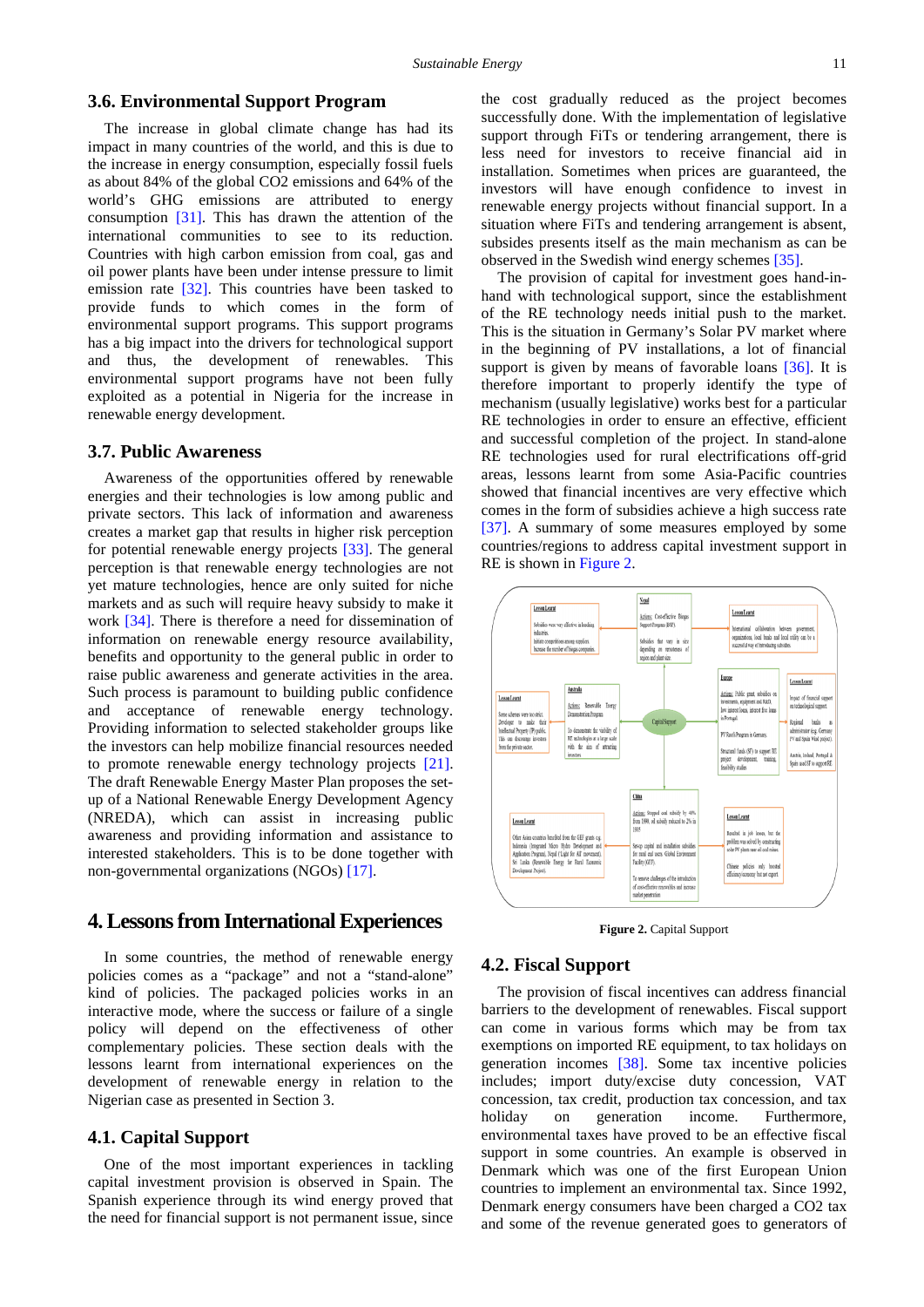electricity from renewable energy [\[39\].](#page-9-0) Another country is Sweden which used the same approach and this added in the expansion of biomass. This made energy from fossil fuel such as coal very expensive [\[40\].](#page-9-1) Other forms of fiscal incentives are presented i[n Figure 3.](#page-5-1)

#### **4.3. Tax Incentives**

The reduction of complete exemption on tax can stimulate investment private sector investors into investing in renewables. An example is cited in Sweden and Germany where investment in wind schemes was an offset against individual tax, while tax relieve on renewable energy investment was received by investors in Ireland, Netherlands and Spain [\[41\].](#page-9-2) This was the same situation in Greece where the installation of solar thermal water-heating systems was stimulated by tax exemptions for residential buildings [\[42\].](#page-9-3) In the Netherlands, industries received accelerated depreciation of investment in equipment if they invest in renewables and energy efficiency projects [\[43\].](#page-9-4) This is also shown in [Figure 3](#page-5-1) under fiscal support.

<span id="page-5-1"></span>

**Figure 3.** Fiscal Support

#### **4.4. Legislative Support**

<span id="page-5-0"></span>In ensuring the accessibility of renewable energy market, some legislative support which comes in form of different strategies have been used by some countries. The main objective of these strategies is to let the market decide the tariff structure and the tariff to be paid to the renewable electricity generators based on a bidding system or in some cases, certificate markets [\[44\].](#page-9-5) Some legislative strategies are feed-in-tariff (FiT) and tendering arrangements, net-metering programs, and green certificates. FiT system have been proved to be a more cost effective than a quota system in some countries, while the reverse is the case as was experienced in the South Korean case [\[45\].](#page-9-6) Generally, FiT resulted in the reduction in electricity prices. Most countries that were successful in the FiT system include countries in the EU such as Denmark, Germany and Spain [\[46\].](#page-9-7) These countries recorded high percentage share of electricity from renewables through the FiT system. On the other hand, the quota system employed by the United Kingdom and Italy

have not been too successful. In the United States (USA), the net-metering programs were employed and the rules varies from a program to another. However, in the USA case, household participants are credited according to the offset in energy consumption, which is at an essential subsidized tariff rate [\[47\].](#page-9-8) Usually in a net metering program, a maximum offset of zero dollar monthly electricity bill is allowed, but in some cases, the credit of excess feed-in is allowed to roll over the next month [\[48\].](#page-9-9) The net metering programs also limit the amount of electricity from renewables. Countries such as Belgium, Italy, Poland, Romania, Sweden and the UK have applied for green certificates [\[49\].](#page-9-10) In the case of Belgium, a minimum price (s) was set and this varies across regions, while a price was imposed in the case of Poland which is the average price of the year before the current one. The UK and Sweden did not guarantee prices unlike their counterpart countries. Other legislative mechanisms are shown in [Figure 4.](#page-5-2)

<span id="page-5-2"></span>

**Figure 4.** Legislative Support

#### **4.5. Political Support**

In order to achieve an expanded RE market, the creation of a favorable legal and regulatory framework is essential. Thus, the development of RE technologies requires a strong political support through an easy bureaucratic procedure (some cases are shown in [Figure 5\)](#page-5-3).

<span id="page-5-3"></span>

**Figure 5.** Political Support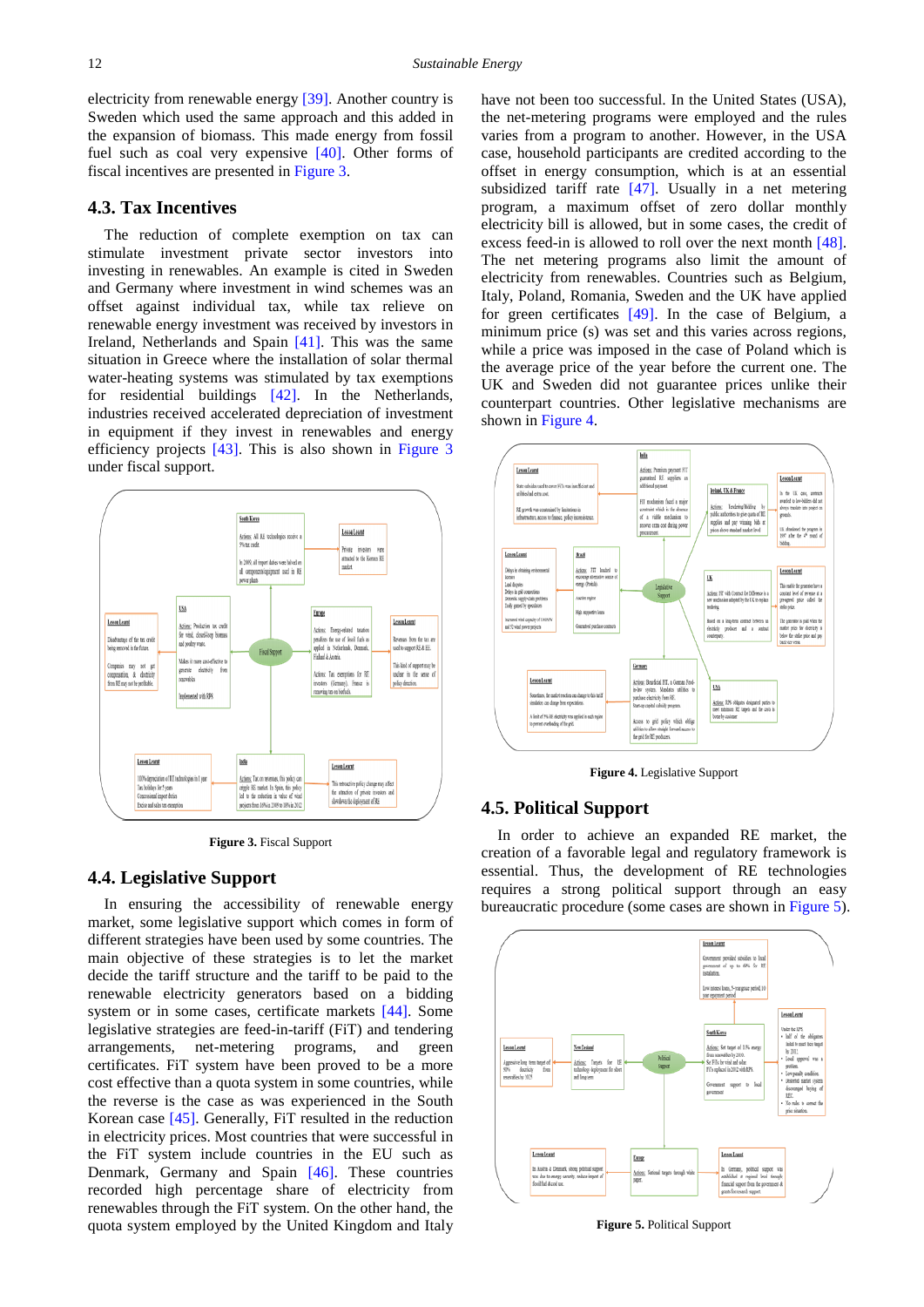Clear and simple regulations about the required license for the construction and operation of RE power plants is very important. Another means of political support is through the setting of national target as was carried out in the case of New Zealand, Austria and Denmark with strong support from the government. In Germany, the government provided financial support through research grants at the regional level [\[50-51\].](#page-9-11) Similar situation was observed in South Korea where the government provided subsidies to local government of up to 60% of RE installation. The South Korean government also offered low interest loans, 5 year grace period and a 10 year repayment period for all RE technologies [\[52\].](#page-9-12)

## **4.6. Technological and Environmental Support**

In order to support the development of RE, the technological and environmental support needs to be explored. For technological aspect, R&D support comes in mind. Most R&D programs are typically in the form of grants or loans and sometimes provided with no expectations of financial gains. However, it is very important that the particular R&D program receiving the funds for the R&D develops patentable technologies. In Australia, the government competitive grant scheme called the Renewable Energy demonstration Programs (REDP) was used to support the development of commercial RE projects and mini-grid project [\[53\].](#page-9-13) The German Federal Ministry of Economic Cooperation and Development (BMZ) commissioned the Renewable Energy Support Programme for ASEAN (RESP-ASEAN) to enable the sharing of expertise and policies in order to improve framework conditions for RE in ASEAN countries. This produced corresponding guidelines for bioenergy projects in Indonesia bioenergy project and Philippines solar project [\[54\].](#page-9-14)

<span id="page-6-0"></span>

**Figure 6.** Environmental and Technological Support

On environmental support, crediting mechanisms such as the Clean Development Mechanism (CDM) and Global Climate Fund (GCF) can provide financial and technological incentives to aid in the reduction of greenhouse gas emission levels in energy intensive sectors [\[55\].](#page-9-15) Another support is through environmental audits which is generally used to access the current environmental performance of an industry and to identify measures to improve energy efficiency [\[56\].](#page-9-16) However, the provision of funds is usually the problem of the organization carrying out the audit. This has been observed in Canada, Denmark, Netherland and Sweden, but their own form of assistance is usually through other voluntary schemes [\[57\].](#page-9-17) Other countries that applied this scheme are Costa Rica, Israel, Portugal, Taiwan, Thailand and Tunisia, while low success rate was observed in Egypt [\[58\].](#page-9-18) Other experiences are presented i[n Figure 6.](#page-6-0)

## **5. Implications for Nigeria**

The review of the various country case and the lessons presented some important implications for Nigeria and this can be used to address the barriers to RE development and they are as follows.

#### **5.1. Subsidies and Grants**

In order to achieve a successful subsidies and grant mechanism for RE development in Nigeria, a strong commitment is required from the government in not only the provision of funds, but also making them efficient enough through a cost recovery mechanism so as to ensure sustainability. The absence of a cost recovery system make the receiving entity vulnerable to financial critical situation and they may fail to maintain their operational efficiency.

#### **5.2. Loans**

On the issue of loans, the role of the Nigerian government is vital for a successful financial support on RE technologies. The first step for the government in recovering loans like revolving funds may help encourage banks to finance RE projects and hence overcome the barrier of RE investment. The government can further support micro-finance banks by financing loans, providing soft loans and long loans for RE projects.

#### **5.3. Feed-in-Tariff**

Although FiT proved successful in some countries and unsuccessful in others, some measures that could be employed by policy makers in Nigeria include; provision of higher price to generators to stimulate increased supplies of RE electricity, ensure a shorter payback period on investments, avoid market monopoly by removing market entry barriers of small investors. Others are; the provision of a flexible FiT system based on technology type, market structure, and location. The government should ensure a secured return over years for investors so as to reduce the risk in RE projects. Finally and most importantly, the government should ensure that the FiT system is sustainable on the long run through an incremental cost recovery system.

#### **5.4. Renewable Portfolio Standards**

Considered as the least-cost option for RE development in many countries, RPS has a reputation for bringing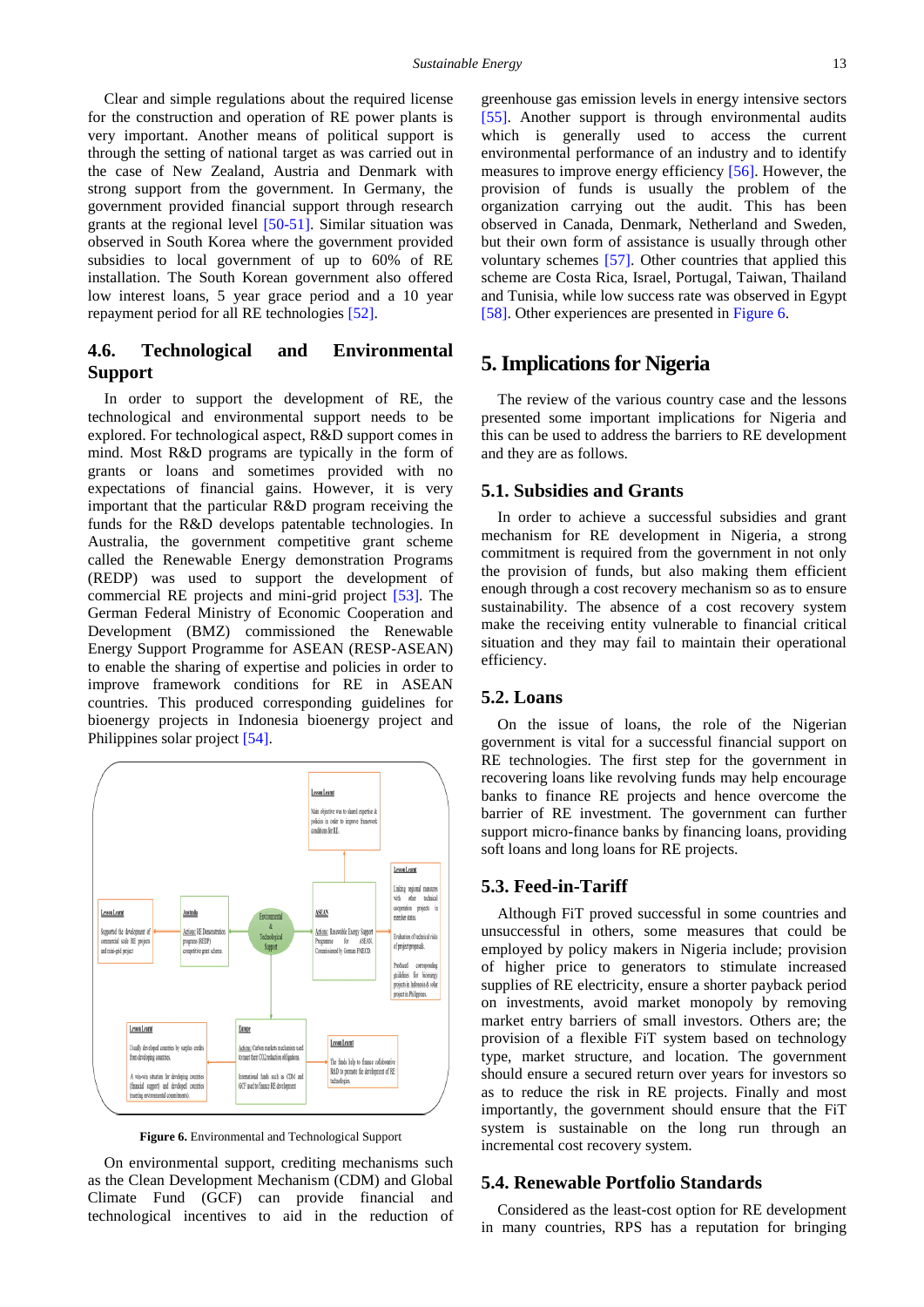down the cost of RE technologies and it creates a competitive market. The RPS system has shown in many countries to be a sustainable policy to RE generators since the government will compensate them for their extra costs through subsidies. This option if considered by the Nigerian government has the potential to create a RE market in Nigeria that will be very competitive since Nigeria have the market and large RE resource potential. However, the Nigerian government should ensure the flexibility of targets and adjust it on the short-term bases. The government should also take note of regional imbalance in pricing as some locations may have higher RE resource potential than others, while some may have the problems of electricity transmission and distribution.

#### **5.5. Competitive Bidding**

This mechanism is considered to be the most favorable policy for end users of electricity and the government in most countries, since it reduces the price of RE technologies through market-based pricing. The downside of competitive bidding is that it may face the risk of price bids that are unsustainable on the long-run. Also extreme low price of energy/electricity may prevent investors and this should be taken into account by the Nigerian government if bidding system should be implemented.

#### **5.6. Fiscal Support**

It should be noted that tax incentives on investments can led to reduction in operational efficiency. This sometimes occur when the owners of the RE project receive the benefit of investment tax credit, after which the owner lose interest in maintenance and operation of the RE power plants. A more feasible approach will be production tax credit which motivates the RE owners to ensure an effective operation of the power plant. Another effective fiscal support is the structural tax policy with strict enforcement mechanism followed by a good administrative system. In the Nigerian case, this will ensure that the incentives are efficiently utilized and the problems of tax payment and bad practices are avoided.

# **6. Future Perspectives of Renewable Energy Development in Nigeria**

There is the need for the Nigerian government to develop the renewable energy industry within the country boarders. It is important to harmonize the Nigerian energy sector rather than fragmentize it. Mutual cooperation between government agencies and ministries is the first step in a successful renewable energy development. The government and policymakers need to explore renewable energy options such as small hydropower plants across the country, especially in the rural areas. If this is done in the rural areas with flowing small rivers, the communities could be transformed into semi-urban centers. Thus, enhancing various economic activities that will improve the socio-economic wellbeing of those in the rural areas. On solar energy awareness, the rate has increased in recent times and the acceptance is expected to increase in the future [\[59\].](#page-9-19) Some successful research such as the implementation of solar PV water pump and

electrification, solar cooking stoves, crop drying facilities, etc. have been undertaken out in the Sokoto Energy Research Center and the national Center for Energy Research and Development under the supervision of the Energy Commission of Nigeria. On wind development, the government have completed the installation of the 20 MW wind farm in Katsina state. However, the progress of wind development in Nigeria is still relatively low as compared to other developing countries in Africa. Since the northern part of Nigeria have high potential for wind energy and the communities have low access to energy, the government most do more regarding the exploitation of wind energy to meet the needs to the populace.

Biomass have been an important renewable energy source in Nigeria, but its sustainability is still a big issue in Nigeria. The government should continuously use municipal waste, oil palm product, sugar can and rice husk for the sustainability of biomass energy production. Also the government incorporation with the private sector should establish some biogas plants to help the country's energy sector through energy production [\[60\].](#page-9-20) On policy aspect for renewable energy development, effective policy options that can attract foreign direct investment into the country should be a top priority for the Nigerian government. This will not only aid in the production of energy from renewable energy source, but also create jobs and enhance the transfer of technology and knowledge to the local partners. This should be done with some fiscal incentives to encourage indigenous and foreign investors in the renewable energy industry  $[61]$ . Furthermore, the development of a ten-year energy plan that will be review in a short time frame. Other policy options to enhance renewable energy development in the future include the introduction of a National innovation System with a special focus on renewable energy development, and the development of a renewable portfolio standards to increase electricity generation from renewable energy sources. The Net Metering Policy and Biofuels Obligation Policy that have proved successful in other countries should be adopted in the Nigerian context to see if effectiveness, efficiency and successful integration. All these present a successful prospect for renewable energy development in Nigeria. It is important to state that Nigeria's long decades of dependence on conventional energy resources may create a "lock-in" for the transition to renewable energy economy. Also, this transition will be expensive in the short term due to the huge investments in renewable energy investment, and the transfer of technology and knowledge. However, the long-term benefit of this move to an economy focused on renewable energy development will outweigh the short-term disadvantages.

## **7. Conclusion**

This study reviewed the current RE and energy efficiency policies in Nigeria and also interrelate them in order to identify the gaps, overlaps and barriers that exist. Then a case study on various country cases which were both successful and unsuccessful were reviewed with the aim of deriving some lessons from the international experiences. This provided useful implication for Nigeria on how to address subsidies and grants, loans, FiT, RPS,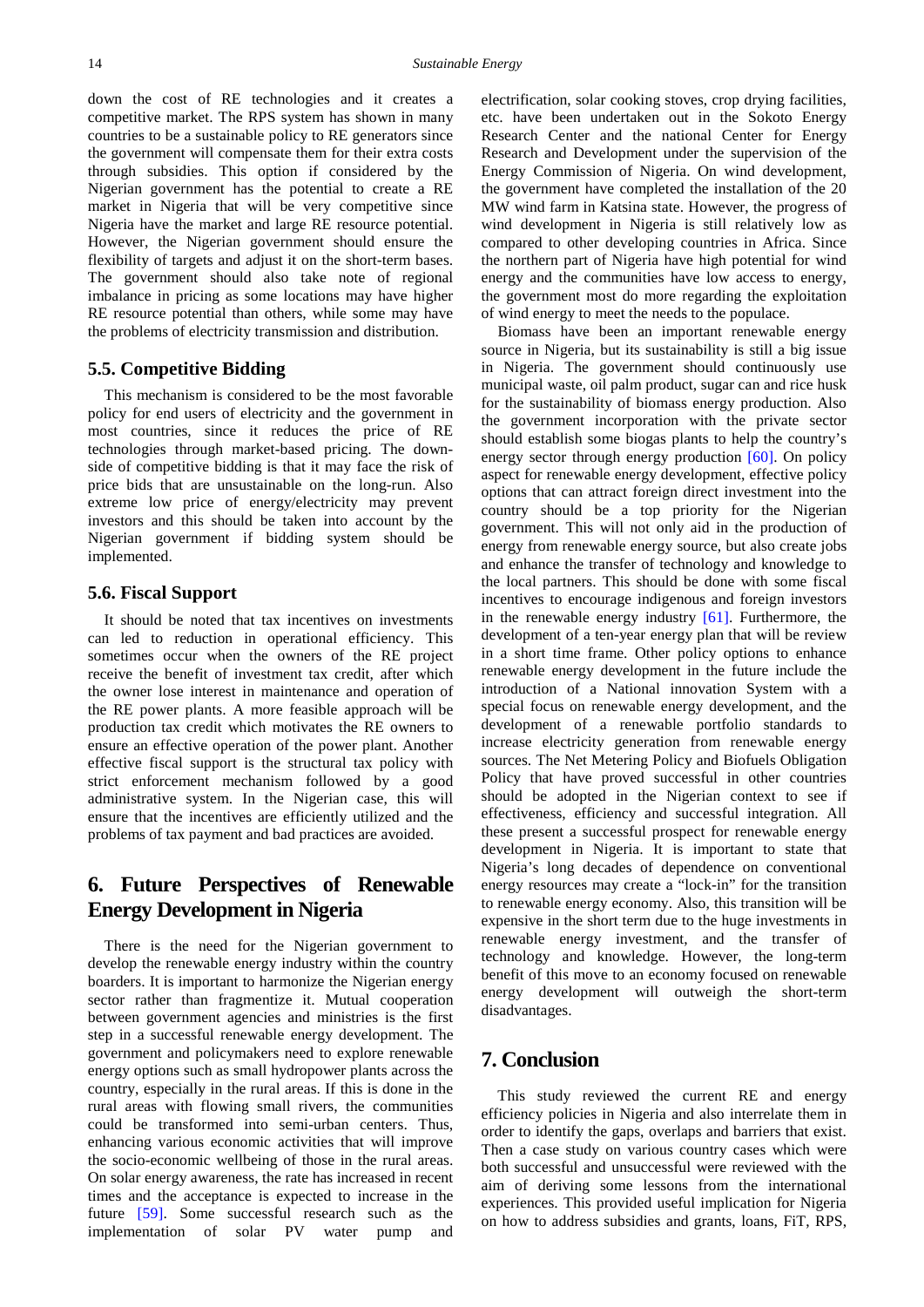competitive bidding and fiscal support for renewable energy development. RE development have been successful in most countries through government interventions in form of fiscal incentives and political will of the government. However in other countries, the same policy and strategies have proved unsuccessful or a failure. The lessons from the success and failure cases are vital in the attainment of suitable renewable energy policy development for Nigeria. Hence, the Nigerian government and policy makers alike should look into these lessons in order to improve RE development in Nigeria. The information provided in this study is intended to support the Nigerian policymakers in making proper decisions that are based on international best practice, while taking caution from past mistakes of other countries.

## **References**

- <span id="page-8-0"></span>[1] Oyedepo, S. O. Energy and sustainable development in Nigeria: the way forward. Energy, Sustainability and Society, 2(1), 1-17. 2012.
- <span id="page-8-1"></span>[2] Oyedepo, S. O. Towards achieving energy for sustainable development in Nigeria. Renewable and Sustainable Energy Reviews, 34, 255-272. 2014.
- <span id="page-8-2"></span>[3] Ahuja, D., & Tatsutani, M. Sustainable energy for developing countries. SAPI EN. S. Surveys and Perspectives Integrating Environment and Society, (2.1). 2009.
- <span id="page-8-3"></span>[4] Springer, R. A Framework for Project Development in the Renewable Energy Sector. Contract, 303, 275-3000. 2013.
- <span id="page-8-4"></span>[5] Ölz, S. Renewable energy policy considerations for deploying renewables. 2011.
- <span id="page-8-5"></span>[6] Maduekwe, N. C. Unbundling and Privatization of the Nigerian Electricity Sector: Reality or Myth? University of Dundee, Scotland, United Kingdom. (2011). Retrieved August 6, 2015, from www.dundee.ac.uk/cepmlp/gateway/files.php?
- <span id="page-8-6"></span>National Energy Policy (NEP) (2003). Energy Commission of Nigeria (ECN). Abuja: Federal Republic of Nigeria. Retrieved August 6, 2015, from www.energy.gov.ng. Accessed on 6th August, 2015.
- [8] National Energy Policy (NEP) (2006). Energy Commission of Nigeria (ECN). Abuja: Federal Republic of Nigeria. Retrieved August 6, 2015, from www.energy.gov.ng.
- [9] National Energy Policy; Draft Revised Edition (NEP) (2013). Energy Commission of Nigeria (ECN). Abuja: Federal Republic of Nigeria. Retrieved August 6, 2015, from www.energy.gov.ng
- <span id="page-8-7"></span>[10] National Planning Commission, National Economic Empowerment, & Development Strategy (NEEDS) (2004). National Economic Empowerment and Development Strategy NEEDS (Vol. 2). International Monetary Fund.
- [11] Marcellus, I. O. Development planning in nigeria: reflections on the national economic empowerment and development strategy (NEEDS) 2003-2007. J. Soc Sci, 20(3), 197-210. 2009.
- <span id="page-8-8"></span>[12] The Federal Government of Nigeria (FGN) (2005). Electric Power Sector Reform Act (EPSRA). Retrieved July 6, 2015, from www.nercng.org/index.php/nerc-documents/func-startdown/35/.
- <span id="page-8-9"></span>[13] Iwayemi, A., Diji, C., Awotide, B., Adenikinju, A. and Obute, P. Towards Sustainable Universal Electricity Access in Nigeria. CPEEL. (2014). Retrieved August 6, 2015, from Available online at: www.cpeel.ui.edu.ng/sites/default/files/monograph-2.pdf.
- <span id="page-8-10"></span>[14] Renewable Electricity Action Program (REAP). Federal Ministry of Power and Steel (2006). Federal Republic of Nigeria. Retrieved August 6, 2015, from
- <span id="page-8-11"></span>www.iceednigeria.org/backup/workspace/uploads/dec.-2006-2.pdf. [15] Nigerian National Petroleum Corporation (NNPC) Draft Nigerian
- Bio-Fuel Policy and Incentives. Nigerian National Petroleum Corporation, Abuja. 2007.
- <span id="page-8-12"></span>[16] Renewable Energy master Plan (REMP) (2005). Energy Commission of Nigeria (ECN) and United Nations Development Programme (UNDP). Retrieved August 6, 2015, from Available online at:

www.spidersolutionsnigeria.com/wp-

- <span id="page-8-29"></span>[17] Renewable Energy master Plan (REMP) (2012). Energy Commission of Nigeria (ECN) and United Nations Development Programme (UNDP). Retrieved August 6, 2015, from www.energy.gov.ng.
- <span id="page-8-13"></span>[18] National Renewable Energy and Energy Efficiency Policy (NREEEP) (2014). Energy Commission of Nigeria (ECN) and Federal Ministry of Science and Technology (FMST). Retrieved August 6, 2015, from www.energy.gov.ng.
- <span id="page-8-14"></span>[19] Emodi, N. V., & Yusuf, S. D. Improving electricity access in Nigeria: obstacles and the way forward. International Journal of Energy Economics and Policy, 5(1), 335-351. 2015.
- <span id="page-8-15"></span>[20] Rural Electrification Strategy and Implementation Plan (RESIP) (2014). Power Sector Reform Team. Retrieved August 6, 2015, from

www.power.gov.ng/National%20Council%20on%20Power/Rural %20Electrification%20Committe%20Recommendation.pdf.

- <span id="page-8-16"></span>[21] Efurumibe, E. L. Barriers to the development of renewable energy in Nigeria. Scholarly Journal of Biotechnology, 2, 11-13. 2013.
- <span id="page-8-17"></span>[22] Ajobo, J. A., & Abioye, A. O. An Expository on Energy with Emphasis on the Viability of Renewable Energy Sources and Resources in Nigeria: Prospects, Challenges, and Recommendations.
- <span id="page-8-18"></span>[23] Renewable Electricity Policy Guidelines (REPG). Federal Ministry of Power and Steel (2006). Federal Republic of Nigeria. Retrieved August 6, 2015, from

www.iceednigeria.org/backup/workspace/uploads/dec.-2006.pdf.

- <span id="page-8-19"></span>[24] Chineke, C., Nwachukwu, R., Nwafor, O., Ugboma, E. & Ndukwu, O. Much Ado About Little: Renewable Energy and Policy. Journal of International Scientific Publications. Vol9. 2015. http://www.scientific-
- publications.net/get/1000015/1432901545984409.pdf. [25] Birmingham ECOTEC Research and Consulting Limited.
- <span id="page-8-20"></span>Renewable energies: success stories. Office for official publications of the european communities. 2001.
- <span id="page-8-21"></span>[26] Stokes, L. C. The politics of renewable energy policies: The case of feed-in tariffs in Ontario, Canada. Energy Policy, 56, 490-500. 2013.
- [27] IRENA Policy Brief Evaluating Policies in Support of the Deployment of Renewable Energy. International Renewable Energy Agency. 2012. www.irena.org/DocumentDownloads/Publications/Evaluating\_pol icies\_in\_support\_of\_the\_deployment\_of\_renewable\_power.pdf.
- <span id="page-8-22"></span>[28] Sambo, A. S. Renewable energy development in Nigeria. In Energy commission of Nigeria paper presented at the World's future council and strategy workshop on renewable energy, Accra, Ghana. 2010, June.
- <span id="page-8-23"></span>[29] Sagar, A., & Gallagher, K. S. Energy technology demonstration and deployment. Ending the Energy Stalemate: A Bipartisan Strategy to Meet America's Energy Challenges, 117. 2004.
- <span id="page-8-24"></span>[30] Nigeria, N. Continental J. Social Sciences 3: 31-37, 2010 ISSN: 2141-4265© Wilolud Journals, 2010 http://www. wiloludjournal. com THE ROLE OF RENEWABLE ENERGY RESOURCES IN POVERTY ALLEVIATION AND SUSTAINABLE DEVELOPMENT IN NIGERIA. 2010.
- <span id="page-8-25"></span>[31] International Energy Agency Staff. CO2 emissions from fuel combustion. OECD. 2012.
- <span id="page-8-26"></span>[32] Reducing Greenhouse Gas Emissions: The Potential of Coal. International Energy Agency, 2005.
- <span id="page-8-27"></span>[33] Painuly, J. P. Barriers to renewable energy penetration; a framework for analysis. Renewable energy,  $24(1)$ ,  $73-89$ . 2001.
- <span id="page-8-28"></span>[34] Oghogho, I. SOLAR ENERGY POTENTIAL AND ITS DEVELOPMENT FORTAINABLE ENERGY GENERATION IN NIGERIA: A ROAD MAP TO ACHIEVING THIS FEAT. International Journal of Engineering and Management Sciences, 5(2), 61-67. 2014.
- <span id="page-8-30"></span>[35] Meyer, N. I. Learning from wind energy policy in the EU: lessons from Denmark, Sweden and Spain. European Environment, 17(5), 347-362. 2007.
- <span id="page-8-31"></span>[36] Frondel, M., Ritter, N., Schmidt, C. M., & Vance, C. Economic impacts from the promotion of renewable energy technologies: The German experience. Energy Policy, 38(8), 4048-4056. 2010.
- <span id="page-8-32"></span>[37] United Nations (UN) Policies to Promote Renewable Energy Technologies (RETs) in the Asia-Pacific Region. Desk Study Report. Asian and Pacific Center for Transfer of Technology. 2012.
- <span id="page-8-33"></span>[38] KPMG Taxes and Incentives for Renewable Energy. Energy & Natural Resources. 2011.

content/uploads/2014/08/Renewable-Energy-Master-Plan-2005.pdf.